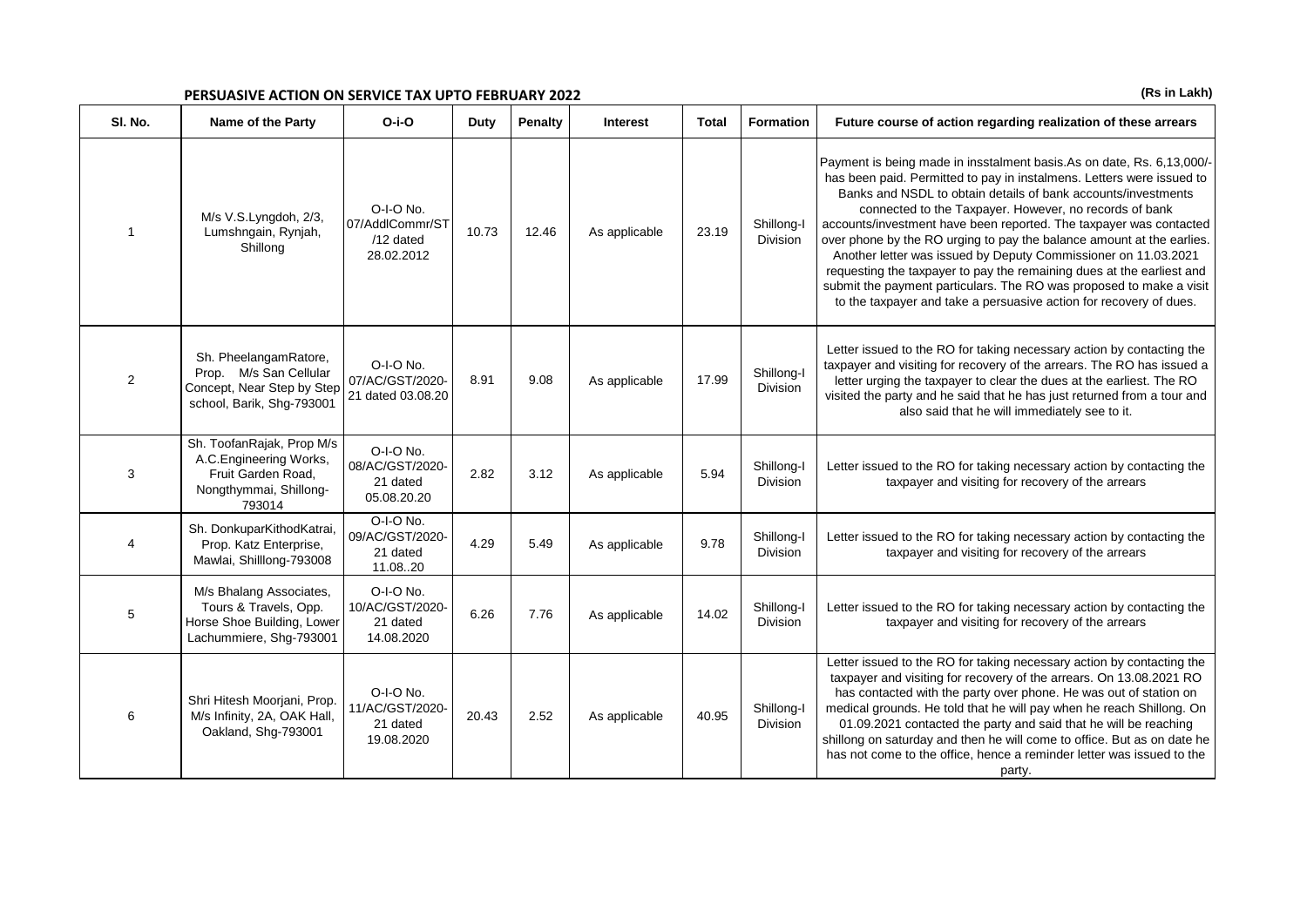| SI. No.        | Name of the Party                                                                                                                                      | $O-i-O$                                                | <b>Duty</b> | <b>Penalty</b> | <b>Interest</b> | <b>Total</b> | <b>Formation</b>              | Future course of action regarding realization of these arrears                                                             |
|----------------|--------------------------------------------------------------------------------------------------------------------------------------------------------|--------------------------------------------------------|-------------|----------------|-----------------|--------------|-------------------------------|----------------------------------------------------------------------------------------------------------------------------|
| $\overline{7}$ | Sh. LiponGhosh,<br>Barapathar, Mawbah,<br>Shillong-793002 Addl.<br>Address- Vill-<br>ShrikrishnaBagar, P.O.<br>Nilam Bazar, Karimganj,<br>Assam-788722 | O-I-O No.<br>14/AC/GST/2020-<br>21 dated<br>26.08.2020 | 10.32       | 11.62          | As applicable   | 21.94        | Shillong-I<br>Division        | Letter issued to the RO for taking necessary action by contacting the<br>taxpayer and visiting for recovery of the arrears |
| 8              | NM/s North Eastern<br>Information Technololgh<br>Consultancy Services Pvt.<br>Ltd., L.P.Building,<br>Laitumkhra, Shillong-<br>793003                   | O-I-O No.<br>16/AC/GST/2020-<br>21 dated<br>03.09.2020 | 11.17       | 11.77          | As applicable   | 22.94        | Shillong-I<br>Division        | Letter issued to the RO for taking necessary action by contacting the<br>taxpayer and visiting for recovery of the arrears |
| 9              | Sh. RamswaroopMeena, 29<br>Cantonment Area, Shillong-<br>793001                                                                                        | O-I-O No.<br>17/AC/GST/2020-<br>21 dated<br>04.09.2020 | 29.23       | 29.63          | As applicable   | 58.86        | Shillong-I<br><b>Division</b> | Letter issued to the RO for taking necessary action by contacting the<br>taxpayer and visiting for recovery of the arrears |
| 10             | ShriSudiptoSindhu Doss,<br>M/s M.S.Enterprise, Bara<br>Bazar, Shillong-793002                                                                          | O-I-O No.<br>18/AC/GST/2020-<br>21 dated<br>08.09.2020 | 11.18       | 11.38          | As applicable   | 22.56        | Shillong-I<br><b>Division</b> | Letter issued to the RO for taking necessary action by contacting the<br>taxpayer and visiting for recovery of the arrears |
| 11             | SmtiAjitha Krishnan, M/s<br>Favorite Designs,<br>,MutsaBimica, Lower Band<br>Stant, Madanriting, Shillong-<br>793021                                   | O-I-O No.<br>19/DC/GST/2020-<br>21 dated<br>04.02.2021 | 21.85       | 21.95          | As applicable   | 43.8         | Shillong-I<br><b>Division</b> | Letter issued to the RO for taking necessary action by contacting the<br>taxpayer and visiting for recovery of the arrears |
| 12             | SmtiVandanaKanjani, M/s<br>Piose Beauty Parlour&<br>Health Care, G.S.Road,<br>Shillong-793001                                                          | O-I-O No.<br>24/DC/GST/2020-<br>21 dated<br>09.03.2021 | 1.84        | 1.94           | As applicable   | 3.78         | Shillong-I<br><b>Division</b> | Letter issued to the RO for taking necessary action by contacting the<br>taxpayer and visiting for recovery of the arrears |
| 13             | Shri Sanjay Mawiong, C/o.<br>P.S.G. Lyngdoh, Next to<br>Geetanjali Dance Acadamy,<br>Bishnupur, Shillong-793004                                        | O-I-O No.<br>25/DC/GST/2020-<br>21<br>dated16.03.2021  | 5.23        | 5.33           | As applicable   | 10.56        | Shillong-I<br>Division        | Letter issued to the RO for taking necessary action by contacting the<br>taxpayer and visiting for recovery of the arrears |
| 14             | M/s Brhm India Private Ltd<br>Plot No. 16, EPIP, Ri-<br>Bhoi, Meghalaya-793101                                                                         | O-I-O No.<br>27/DC/GST/2020-<br>21<br>dated16.03.2021  | $\Omega$    | 0.9            | 0               | 0.9          | Shillong-I<br><b>Division</b> | Letter issued to the RO for taking necessary action by contacting the<br>taxpayer and visiting for recovery of the arrears |
| 15             | M/s J.H.Industrial Security &<br>Placement Agency, 16th<br>Mile, Ri-Bhoi Dist.<br>Meghalaya-793101                                                     | O-I-O No.<br>28/DC/GST/2020-<br>21<br>dated16.03.2021  | 2.16        | 2.26           | As applicable   | 4.42         | Shillong-I<br>Division        | Letter issued to the RO for taking necessary action by contacting the<br>taxpayer and visiting for recovery of the arrears |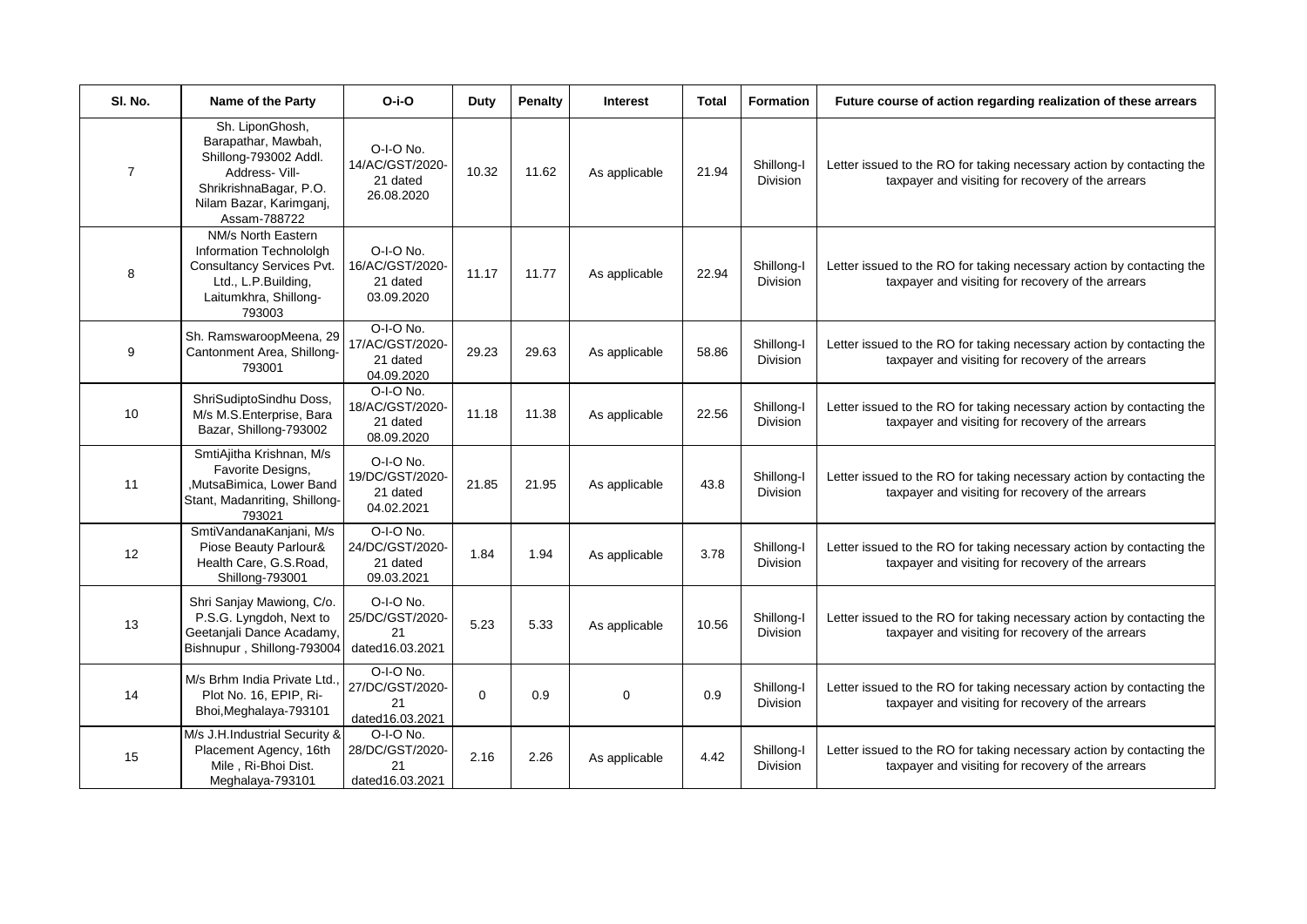| SI. No. | Name of the Party                                                                                                                                      | $O-i-O$                                                                    | Duty  | Penalty | <b>Interest</b> | <b>Total</b>         | <b>Formation</b>               | Future course of action regarding realization of these arrears                                                                                                                                                                                                                                                                                                                                                                                                                                                                                                                                                                                                                                                                                                                                                                                                                                                                                                                                                                                                                                                                                        |
|---------|--------------------------------------------------------------------------------------------------------------------------------------------------------|----------------------------------------------------------------------------|-------|---------|-----------------|----------------------|--------------------------------|-------------------------------------------------------------------------------------------------------------------------------------------------------------------------------------------------------------------------------------------------------------------------------------------------------------------------------------------------------------------------------------------------------------------------------------------------------------------------------------------------------------------------------------------------------------------------------------------------------------------------------------------------------------------------------------------------------------------------------------------------------------------------------------------------------------------------------------------------------------------------------------------------------------------------------------------------------------------------------------------------------------------------------------------------------------------------------------------------------------------------------------------------------|
| 16      | Shri Akbar Ali, C/o. Rani<br>Enterprise, Laitumkhra,<br>Shillong-793003                                                                                | O-I-O No.<br>30/DC/GST/2020-<br>21<br>dated25.03.2021                      | 4.02  | 4.12    | As applicable   | 8.14                 | Shillong-I<br><b>Division</b>  | Letter issued to the RO for taking necessary action by contacting the<br>taxpayer and visiting for recovery of the arrears                                                                                                                                                                                                                                                                                                                                                                                                                                                                                                                                                                                                                                                                                                                                                                                                                                                                                                                                                                                                                            |
| 17      | M/s Rupa Engineering<br>Works, Prop: Tojmul Hoque,<br>Meghalaya Cement Ltd,<br>Thangskai, Khliehriat, East<br>Jaintia Hills, Meghalaya, Pin-<br>793200 | O-I-O No. 06/DC-<br>ST/Div-<br>II/Shillong/2019-<br>20 dated<br>14.01.2020 | 1.69  | 1.69    | As applicable   | $3.38+$<br>interest  | Shillong-II<br><b>Division</b> | The assessee had applied for relief under SVLDRS-2019 against O-I-O<br>No. 06/DC-ST/2019 dated 14.01.2020 but failed to pay the due amount<br>within due date. Therefore letter under V-ST/04/SH.CGST.DIV-II/2019-<br>20 dated 16.10.2020 is issued to the taxpayer for payment of the full<br>amount.As per RO reply received from Khliehriat Range dated 07th<br>Sep 2021 in reply to this office letter dated 26.08.2021, the party is not<br>traceable at the declared address. Again the letter under<br>IV(11)05/ShilCGSTDiv-II/Misc.TAR/2018-19/5094 dated 08.10.2021 is<br>issued to range officer to submit a detailed report on all the measures<br>taken by them to trace the assesse reply for which is yet to be received<br>from RO. As per RO reply dated 29.11.2021 in reply to this office letter<br>dated 09.11.2021 & 22.11.2021, the party requested for making<br>payment on installment on SVLDRS amount . However, letter has<br>been issued by RO on 23.11.2021 to the party for making payment of<br>demanded amount. Letter under even no 6000 dated 02.03.2022 has<br>been issued to the RO to provide the updated status. |
| 18      | M/s JUD Cement Ltd,<br>Narpuh, Elaka Wahiajer,<br>Khliehriat, East Jaintia Hills,<br>Meghalaya, Pin- 793210                                            | O-I-O No. 05/DC-<br>ST/Div-<br>II/Shillong/2019-<br>20 dated<br>14.01.2020 | 45.32 | 45.32   | As applicable   | $90.64+$<br>interest | Shillong-II<br><b>Division</b> | The assessee had applied for relief under SVLDRS-2019 against O-I-O<br>No. 05/DC-ST/2019 dated 14.01.2020 but failed to pay the due amount<br>within due date. Therefore letter under IV(9)14/SH.CGST.DIV-II/2019-<br>20 dated 16.10.2020 is issued to the taxpayer for payment of the full<br>amount. Again the letter dated 26.02.2021 is issued for range officer to<br>take necessary action. Again a reminder letter under even no 4929<br>dated 26.08.2021 has been issued to range officer to take necessary<br>action. As per RO reply received from Khliehriat Range dated 07th Sep<br>2021 in reply to this office letter dated 26.08.2021, the party has not<br>responded till date, even after active persuasion at this end .As per RO<br>reply dated 29.11.2021, the party has been issued letter to provide the<br>payment status or any appeal against the O-I-O, however the reply is<br>still awaited. Letter under even no 6000 dated 02.03.2022 has been<br>issued to the RO to provide the updated status.                                                                                                                       |
| 19      | M/s Mohammad Majibar<br>Rahman, Umsoo Mootang,<br>Khliehriat, East jaintia Hills,<br>Meghalaya- 793200.                                                | O-I-O No. 09/DC-<br>ST/Div-<br>II/Shillong/2019-<br>20 dated<br>16.01.2020 | 2.33  | 2.33    | As applicable   | $4.66+$<br>interest  | Shillong-II<br>Division        | Case Adjudicated vide OIO No.09/DC-ST/DIV-II/Shillong/2019-20<br>dated 16.01.2020 by Deputy Commissioner. Letter dated 17.02.2022<br>issued to Range Office to provide the recovery status of the case.                                                                                                                                                                                                                                                                                                                                                                                                                                                                                                                                                                                                                                                                                                                                                                                                                                                                                                                                               |